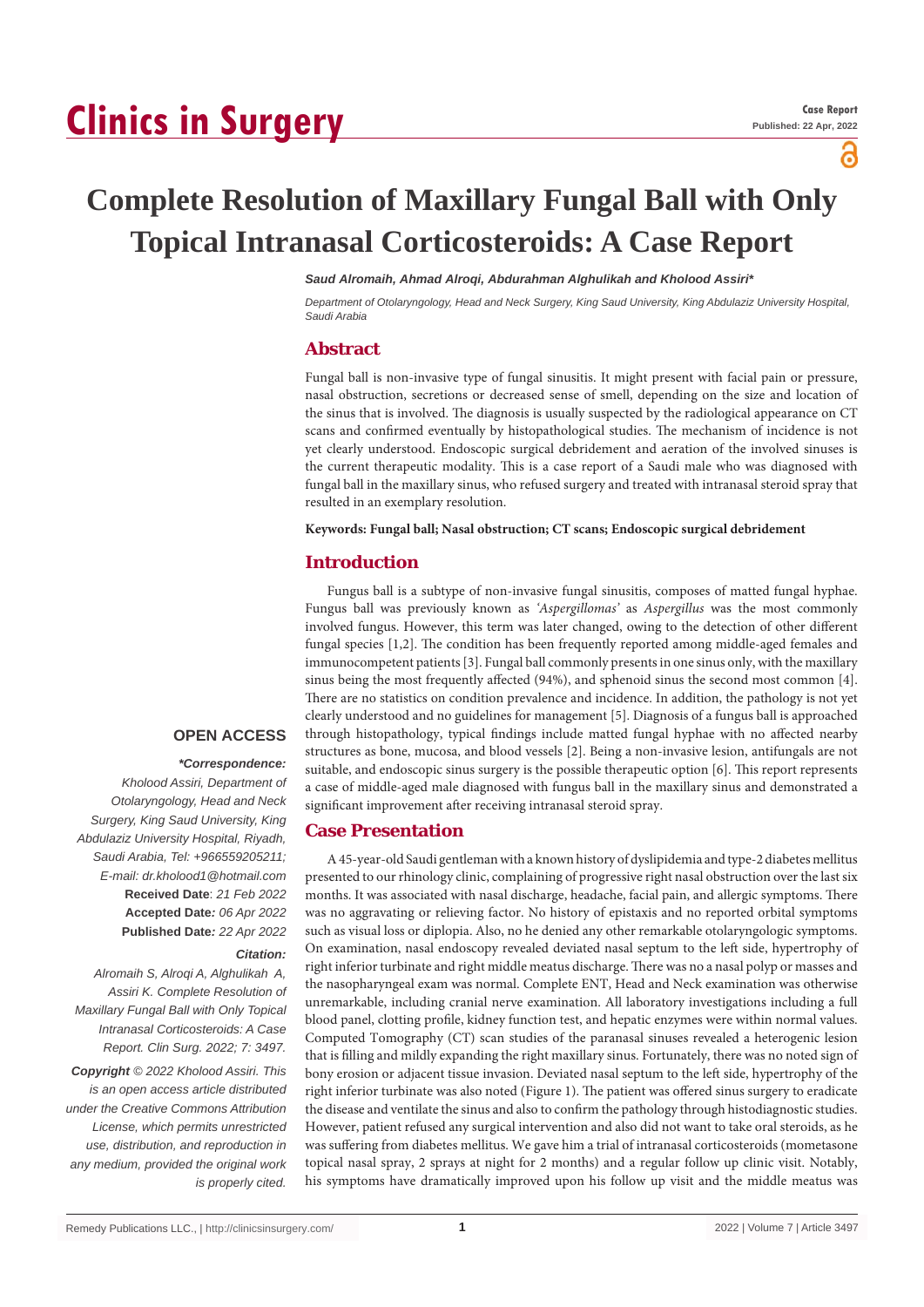

**Figure 1:** Deviated nasal septum to the left side, hypertrophy of the right inferior turbinate was also noted.



**Figure 2:** The post treatment CT scan.

clear of any discharge. Patient continued to be symptom-free upon his subsequent visit. We decided to repeat his CT scan to reassess his situation. Surprisingly, his post treatment CT images showed complete resolution of the previous right maxillary sinus pathology (Figure 2).

### **Discussion**

Fungal ball is considered as a non-invasive class of fungal sinusitis that entails accumulation of fungal hyphae in the paranasal sinus, without invasion of underlying mucosa and other adjacent tissues [7]. Third condition most commonly affects the maxillary sinus and it has been increasing in the last decade [7]. Among subjects undergoing surgical intervention because of chronic inflammatory diseases of the paranasal sinuses, fungus balls were detected in 3.7% [8].

Although some published reports suggested that filling of dental cavities may be a risk factor for fungus ball formation through direct aerocontamination *via* sinus ostium, the exact pathophysiology remains unclear [9]. In a retrospective analysis of 173 cases, only 18 subjects had dental cavities overfilling. According to the authors, aerocontamination hypothesis is not plausible due to the fact that sphenoid sinus should have been more at risk given the location of its ostium rather than the maxillary sinus which is the most predominantly affected sinus. The authors also have not detected any environmental factors [10], which is consistent with a previous report [11].

The medical management of fungus ball has not yet clearly established. However, Endoscopic surgical intervention, with image guidance if needed, represents the mainstay effective and safe management option until now [7]. Surgeons need to eradicate fungal material, ventilate and clean out the involved sinuses through an endoscopic-guided approach. Tissues sampling from debris material and adjacent mucosa should be taken as well.

The histopathological exam is the principal diagnostic tool of the fungal ball. Previous research indicated that cultures are not effective in detecting fungal ball sinusitis and only 10-30% had positive results [12]. This low sensitivity of culture testing may be attributed to the fact that most fungi are present outside the mucosa. While culture is also more time consuming, the histopathological investigation is rapid and precise [12]. In addition, a sample from the nearby mucosa should be examined to exclude invasive fungal sinusitis [2].

The potential role of topical steroids as a sole therapy -as reported in the present case- is not established, although it is non-invasive option that lessens the socioeconomic burden of surgical interventions. This case report could raise the potential of such a trial in selected nonoperable patients or those who has limited disease and electing for a non-invasive option, till further prospective well-designed studies are made to assess its efficacy and safety. The present report in fact is also limited by a lack of biopsy examination; thus, allergic fungal sinusitis might be considered in the differential diagnosis. Further and more importantly, fungal ball needs to be followed up especially in immunocompromised patients as the condition may progress to invasive fungal sinusitis [12].

#### **Conclusion**

There is mounting progress in the understanding of fungal balls; however, it might be challenging to manage with the absence of clear guidelines and statistics. This article reported a case of fungal ball that showed complete resolution with only topical steroids. Nonetheless, given the lack of sufficient controlled trials, it is still not reasonable to recommend steroids as a sole therapeutic choice. Thus, wellestablished prospective clinical trials are warranted to decide about its efficacy and safety.

#### **References**

- 1. [Montone KT. Pathology of fungal rhinosinusitis: A review. Head Neck](https://pubmed.ncbi.nlm.nih.gov/26830404/)  [Pathol. 2016;10\(1\):40-46.](https://pubmed.ncbi.nlm.nih.gov/26830404/)
- 2. [Watkinson JC, Clarke RW. Scott-Brown's Otorhinolaryngology and head](https://www.amazon.in/Scott-Browns-Otorhinolaryngology-Head-Neck-Surgery/dp/1138094617)  [and neck surgery: Volume 1: Basic sciences, endocrine surgery, rhinology:](https://www.amazon.in/Scott-Browns-Otorhinolaryngology-Head-Neck-Surgery/dp/1138094617)  [CRC Press; 2018.](https://www.amazon.in/Scott-Browns-Otorhinolaryngology-Head-Neck-Surgery/dp/1138094617)
- 3. [Dufour X, Kauffmann-Lacroix C, Ferrie J, Goujon J, Rodier M, Klossek J.](https://pubmed.ncbi.nlm.nih.gov/16805094/)  [Paranasal sinus fungus ball: Epidemiology, clinical features and diagnosis.](https://pubmed.ncbi.nlm.nih.gov/16805094/)  [A retrospective analysis of 173 cases from a single medical center in France,](https://pubmed.ncbi.nlm.nih.gov/16805094/)  [1989–2002. Med Mycol. 2006;44\(1\):61-7.](https://pubmed.ncbi.nlm.nih.gov/16805094/)
- 4. [Ferguson BJ. Fungus balls of the paranasal sinuses. Otolaryngol Clin North](https://pubmed.ncbi.nlm.nih.gov/10736412/)  [Am. 2000;33\(2\):389-98.](https://pubmed.ncbi.nlm.nih.gov/10736412/)
- 5. [Deutsch PG, Whittaker J, Prasad S. Invasive and non-invasive fungal](https://pubmed.ncbi.nlm.nih.gov/31261788/)  [rhinosinusitis—A review and update of the evidence. Medicina.](https://pubmed.ncbi.nlm.nih.gov/31261788/)  [2019;55\(7\):319.](https://pubmed.ncbi.nlm.nih.gov/31261788/)
- 6. [Naros A, Peters JP, Biegner T, Weise H, Krimmel M, Reinert S. Fungus](https://pubmed.ncbi.nlm.nih.gov/30448431/)  [ball of the maxillary sinus—modern treatment by osteoplastic approach](https://pubmed.ncbi.nlm.nih.gov/30448431/)  [and functional endoscopic sinus surgery. J Oral Maxillofac Surg.](https://pubmed.ncbi.nlm.nih.gov/30448431/)  [2019;77\(3\):546-54.](https://pubmed.ncbi.nlm.nih.gov/30448431/)
- 7. [Nicolai P, Lombardi D, Tomenzoli D, Villaret AB, Piccioni M, Mensi M, et](https://pubmed.ncbi.nlm.nih.gov/19688860/)  [al. Fungus ball of the paranasal sinuses: experience in 160 patients treated](https://pubmed.ncbi.nlm.nih.gov/19688860/)  [with endoscopic surgery. Laryngoscope. 2009;119\(11\):2275-9.](https://pubmed.ncbi.nlm.nih.gov/19688860/)
- 8. [Grosjean P, Weber R. Fungus balls of the paranasal sinuses: A review. Eur](https://pubmed.ncbi.nlm.nih.gov/17361410/)  [Arch Otorhinolaryngol. 2007;264\(5\):461-70.](https://pubmed.ncbi.nlm.nih.gov/17361410/)
- 9. [Legent F, Billet J, Beauvillain C, Bonnet J, Miegeville M. The role of](https://pubmed.ncbi.nlm.nih.gov/2686596/#:~:text=An image of intrasinus dental,the growth of Aspergillus fumigatus.)  [dental canal fillings in the development of](https://pubmed.ncbi.nlm.nih.gov/2686596/#:~:text=An image of intrasinus dental,the growth of Aspergillus fumigatus.) *Aspergillus sinusitis*. Arch [Otorhinolaryngol. 1989;246\(5\):318-20.](https://pubmed.ncbi.nlm.nih.gov/2686596/#:~:text=An image of intrasinus dental,the growth of Aspergillus fumigatus.)